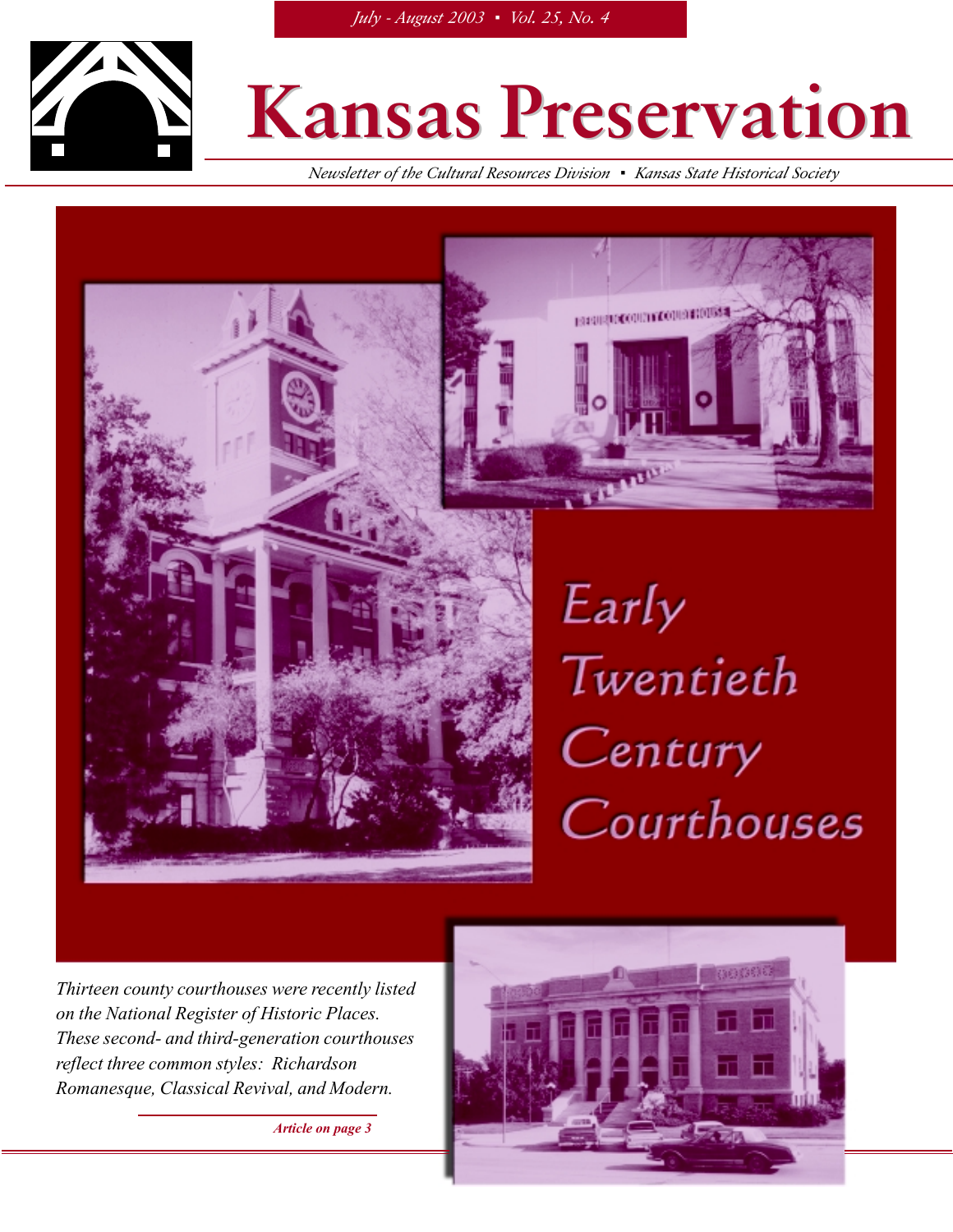# **Vinyl is Not Final**

Have you ever heard the lifetime guarantees and unconditional satisfaction claims made by vinyl siding companies and wondered if they were true? Have you ever groaned over the peeling paint on the exterior of your home and seriously considered giving those companies a call? Most homeowners have probably considered replacing the exterior siding of their homes to reduce maintenance or give their property an updated look. It is not an unreasonable consideration. However, most homeowners do not know all the facts about replacement siding materials and the damage they can cause. The concerns are the same for buildings 20 years old or 200 years old. The original siding materials are usually the best materials for any building. Below are facts on just a few of the serious problems that can be caused by replacement siding.

**Original exterior materials contribute to the overall historic character of a building.** Be it wooden clapboards, shingles, metal panels, brick, or stucco, the original skin of any building is one of the biggest elements of its character. The size of the clapboards, their texture, and spacing are visible to even the most casual viewer. This is why buildings with non-historic siding are usually deemed non-contributing in historic districts. Replacement siding spoils that character and can destroy the physical integrity of a building. Replacement siding materials rarely have the same profile as historic wood clapboards. The simulated wood graining found on some vinyl siding products does not even closely resemble wood siding. Wood does not have a rough raised surface graining unless it is severely weathered or sandblasted.

The installation of replacement siding often involves the removal of a building's exterior character-defining features. These include door and window trim, porch detailing, and even the original siding itself. When features are not removed, they are often cut so the new siding lies evenly or they are hammered full of nail holes during the installation process. This type of damage is irreversible. Even when installation is carefully undertaken to avoid the removal or destruction of character-defining features, they are usually wrapped in new siding and hidden from view. In these cases, the new siding and wrapped trim project beyond the plane of doors and windows, giving them a recessed appearance. The character of the building is not the same as it was before.

And one must remember that the issue is not entirely about the appearance of a building. Even if replacement siding

materials can be made to look exactly like the original materials, they will never be the historic materials. "If these walls could talk, imagine what they'd tell us," is an old saying that reflects this idea. Replacing the original materials reduces

the overall physical integrity of any building. When original materials are lost, so is the evidence of past craftsmanship, quality of materials, and the connection those materials had to the people around them.

**Replacement siding does not correct existing problems, it only hides them.** Often property owners decide to add

> vinyl or aluminum siding because they dislike having to paint every couple of years. What many people do not realize is that a good

paint job on a properly maintained and prepared surface should last 5-10 years. There are a host of reasons why a paint job may only last a year or two on a building. Some reasons include excess moisture from poor guttering or drainage,



*Replacement siding spoils a*

*building's character and can*

*destroy its physical integrity.*

*This photograph shows the warped vinyl siding on the rear of the Warren Wesley Finney House in Emporia.*



*The original clapboard siding is revealed as the vinyl siding is being removed.*

*This article was prepared by Katrina L. Klingaman, a historic preservation specialist with the Cultural Resources Division. Katrina's principal responsibilities are the federal and state tax incentives.*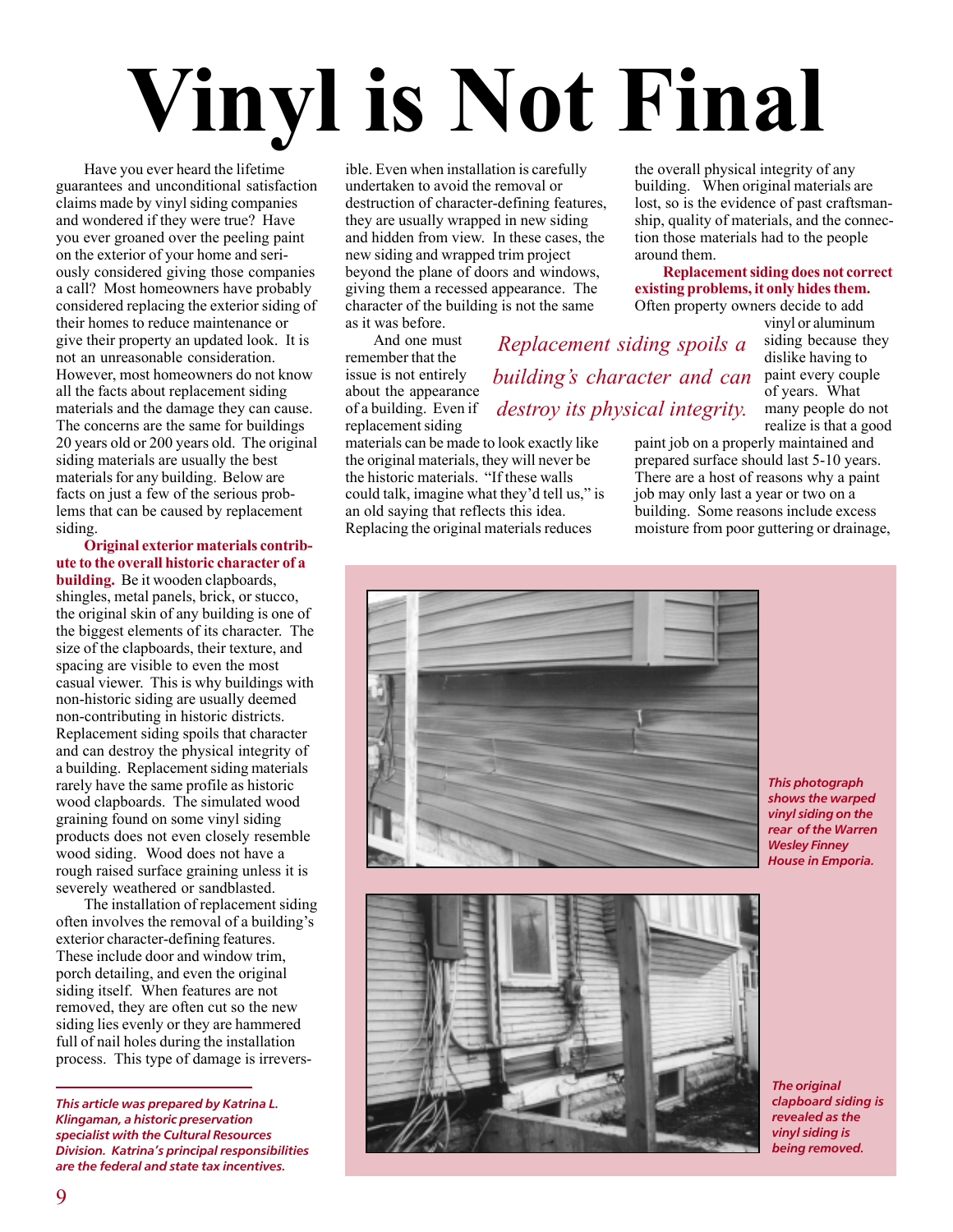

*photos of the house at 315 Woodlawn in Topeka, which became a contributing structure in the Potwin Historic District with the removal of the non-historic siding.*

leaking roof, leaking foundation, or even humidity from everyday activities like showers and laundry. This excess moisture causes paint to peel and fail as the moisture seeks an escape from the wood. If moisture problems are corrected prior to repainting, the paint adheres to the surface longer. Other reasons for paint failure include poor preparation of the surface and incompatible paints. Failure to remove all of the loose paint from a surface means that the new paint does not get a good anchor. Likewise, using primers and paints that are not compatible or trying to paint too quickly can lead to a poor result.

Installing replacement siding over problem areas, especially those involving moisture, only exaggerates the deterioration. Vinyl and aluminum are not vapor permeable. Any moisture that becomes trapped behind the siding cannot evaporate. Without proper venting, condensation develops, which in turn can lead to mold and mildew growth and accelerate wood rot. In the end repairs may cost the homeowner much more than if the problems had been addressed at the outset.

Replacement siding also prevents property owners from seeing new problems. If a roof leak develops and moisture

*Replacement siding also prevents property owners from seeing new problems, hiding the problem until it becomes severe.*

gets into the walls, peeling paint would quickly give a visible cue that something is wrong. Replacement siding hides the problem until it becomes severe.

Similar problems can occur with products known as "liquid vinyl." These elastomeric paints also tend to hide problem areas and exaggerate moisture issues. Since they are relatively new on the market, no long-term studies have been conducted to determine the effects after 15-20 years. Their lifespan is unknown, whereas we know that the lifespan of properly maintained wood clapboards typically exceeds 100 years.

**Is replacement siding really cost efficient?** We have all seen the ads claiming that replacement siding means you'll never have to paint again, reduces energy bills, has a lifetime guarantee, increases your property value, and saves you money in the long run. However, there are several things that these ads do not share. Vinyl siding has a realistic lifespan of about 15 years before it needs repair or replacement. As stated before, wood clapboard lasts from 50 to 100 years and beyond with proper maintenance.

Vinyl siding can warp with high heat, including hot summer days, and becomes brittle through exposure to UV rays and cold winter weather. Aluminum siding can dent and scratch. Damaged pieces cost more to repair than wood siding. When pieces are beyond repair, they can be replaced, but new pieces rarely match the old. This is because the color of the siding fades over time. There is also a risk that siding manufactured will no longer be in business.

Aluminum and vinyl siding can be painted if they fade or you get tired of the manufactured color, but the paint will have to be maintained just as if it had been applied to the original siding. Even when aluminum or vinyl siding does not need to be painted, it must be thoroughly washed down twice a year to keep it looking fresh.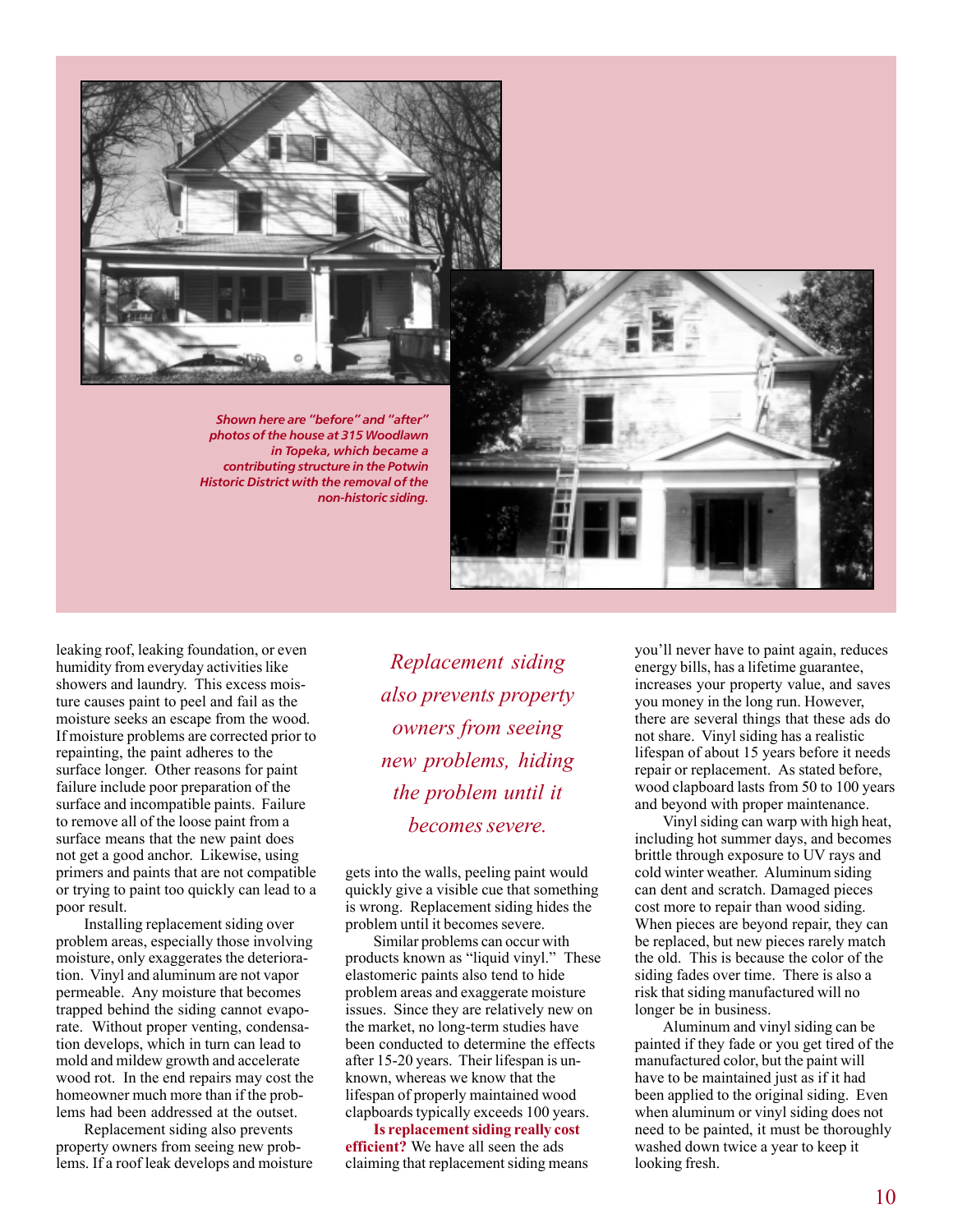

*The Runyon House at 400 Osage in Manhattan is shown first with its asbestos siding and secondly after the removal of the asbestos and repair of the original clapboards.*



There is no evidence that replacement siding adds any significant insulation value to your building. Most heat is lost through the roof of a building. Since siding materials are so thin, they really do not help lower energy bills. Even if insulating panels are installed beneath the siding, they rarely make a significant change. In fact, installing insulation or moisture barriers on the exterior sides of walls can actually cause more problems. Interior moisture from everyday activities, such as showers and laundry, can be trapped within the house, causing mildew and mold growth if not properly vented.

A close look at the long-term warranties on replacement siding may show that these are very limited. Most manufacturers' warranties rarely cover problems associated with installation since local distributors install most replacement siding. Improper installation is a major cause of problems with replacement siding. Also, most warranties are only for 20 years or they are prorated after 20 years to cover only a reduced amount of repair or replacement costs. While many replacement siding products have been on the market for decades, newer products have not been through long-term tests to really gauge their life expectancy.

Replacement siding can be very expensive. The cost is generally all up front or possibly financed out over several years. Closely comparing the initial costs, finance charges, and pos-

*While improper installation is a major cause of problems with replacement siding, manufacturers' warranties rarely cover problems associated with installation.*

sible future replacement against traditional maintenance of the original siding should always be done prior to committing to replacement siding. Take into consideration how long you expect to own the building, how many paint jobs you can expect in that time period, and how the costs for maintenance of the original siding will be spread out over those years.

Replacement siding does not necessarily make a building more attractive to potential buyers. Buyers seeking historic properties, especially those in historic districts, will not appreciate a new siding job. The charm and character of original exterior material–whether it is brick, shingle, clapboard, or stucco–is usually preferred to aluminum or vinyl.

The Kansas State Historical Society

has helped fund the removal of nonhistoric siding from some properties with the aid of the Heritage Trust Fund grant and State Rehabilitation Tax Credit programs. Vinyl siding was removed from the rear of the Warren Wesley Finney House in Emporia after it warped and came loose from the house. The few damaged clapboards beneath were replaced to restore the historic appearance of the house. Asbestos shingle siding was removed from the Runyon House in Manhattan to reveal the original cedar clapboards beneath. Another project at 315 Woodlawn in the Potwin Place Historic District of Topeka involved removal of the non-historic siding to reveal the original clapboards beneath. The house was previously listed as non-contributing to the district, but has since been reevaluated due to the removal of the siding.

**What are some other concerns?** Some other concerns include impacts to health and the environment. Studies have shown that the PVC materials used to make vinyl siding release toxic chemicals when burned in a fire and may release potentially harmful gases throughout their lifespan. That "new car" smell we all like is actually the off gassing of plastics and PVCs similar to vinyl siding materials. The replacement siding materials themselves are not the only sources of health concerns.

Cases have been cited of insects and other small animals living between the